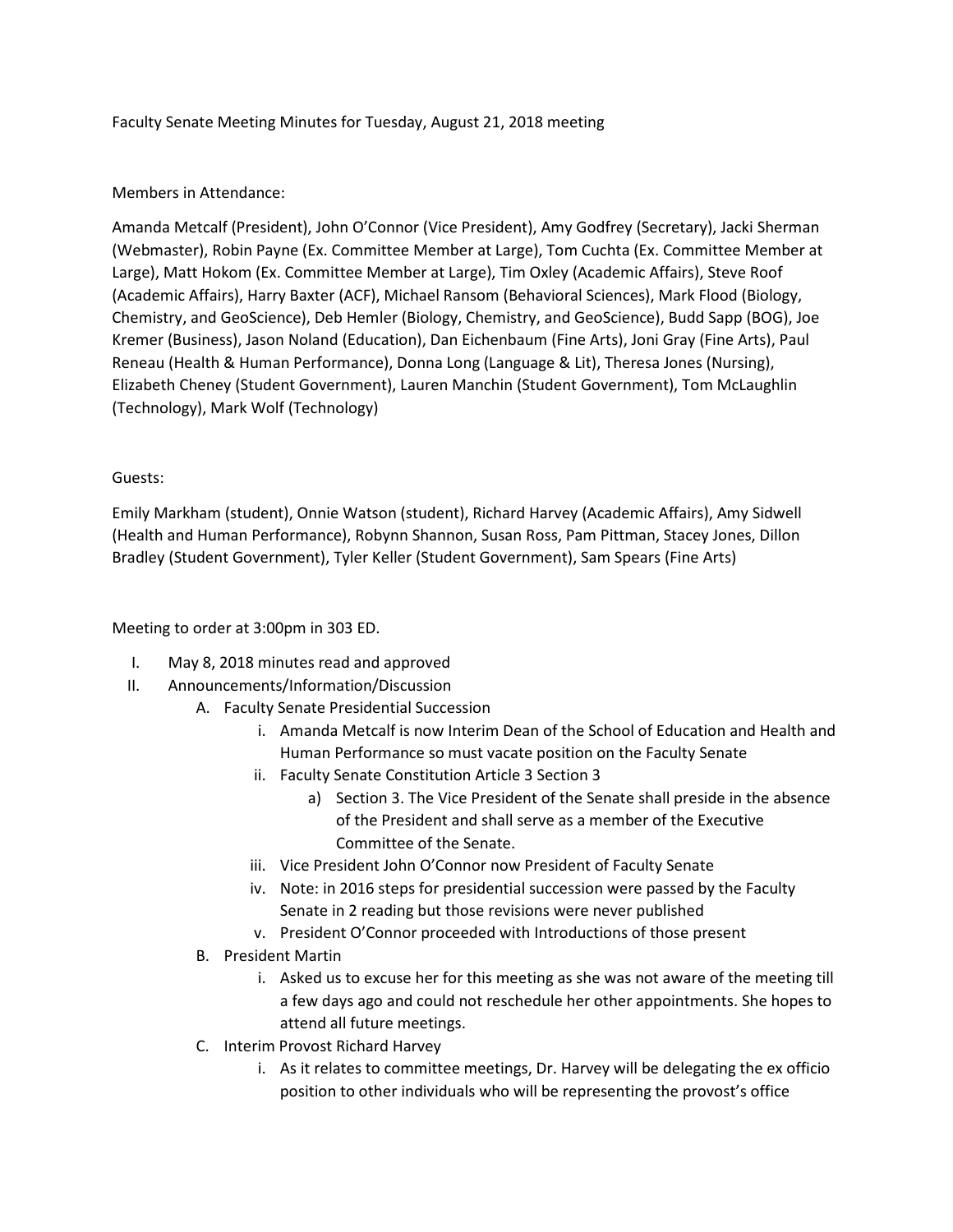- D. Dr. Shannon on Assessment
	- i. New faculty orientation: most participation this years as there has ever been in the past 4 years; 25 individuals attending (2 of which were part time)
	- ii. Faculty mentors: working on establishing the program and will include a few lunch sessions throughout the academic year
	- iii. IAC
		- a)  $1<sup>st</sup>$  meeting of the academic year was today with record number of individuals attending
		- b) Annual assessment reports are being completed in TaskStream for academic programs and peer reviews along with non-academic reports
		- c) HLC report will focus on including curriculum mapping and student learning outcomes
			- a. Many programs have not completed their curcciculum map but almost 100% of student learning outcomes have been added
		- d) Student Government member has not attended the IAC meetings since the name changed to IAC
	- iv. Complete College America initiative by HEPC
		- a) This year is our momentum year. September 5 and 6 will be momentum academy training for seven individuals from Fairmont State University
- E. BOG representative Dr. Sapp
	- i. Bob Cable (Athletic Training) gave the Constituency report sharing the Athletic Training Policies and Procedures Manual along with data from the National Athletic Trainers' Association
	- ii. Dr. Stacey Jones (Institutional Effectiveness and Strategic Operations) presented to the BOG
	- iii. RJ Gimbl (Foundation) shared the "Every Gift Matters The Scholarship Campaign" booklet along with a Foundation report; RJ has since left Fairmont State University
	- iv. Update to construction, housing and enrollment was given
	- v. Dr. Sapp requested that the Professional Development Days/Week schedule be reviewed to allow more time for faculty planning and preparation with regard to their classes
	- vi. According to 18b-6-3 Faculty Senate should meet once a year with BOG a) Need to schedule
	- vii. Questions:
		- a) Al Magro document on improvements to the institution: was there a response from the BOG?
			- a. No formal response has been made
	- viii. Adding new business before executive session in BOG agenda
- F. ACF representative Dr. Baxter
	- i. Next meeting: HEPC is Friday morning; ACF is Friday afternoon
		- ii. HEPC suspended search for chancellor
			- a) West Virginia University Institute of Technology President Carolyn Long as interim HEPC chancellor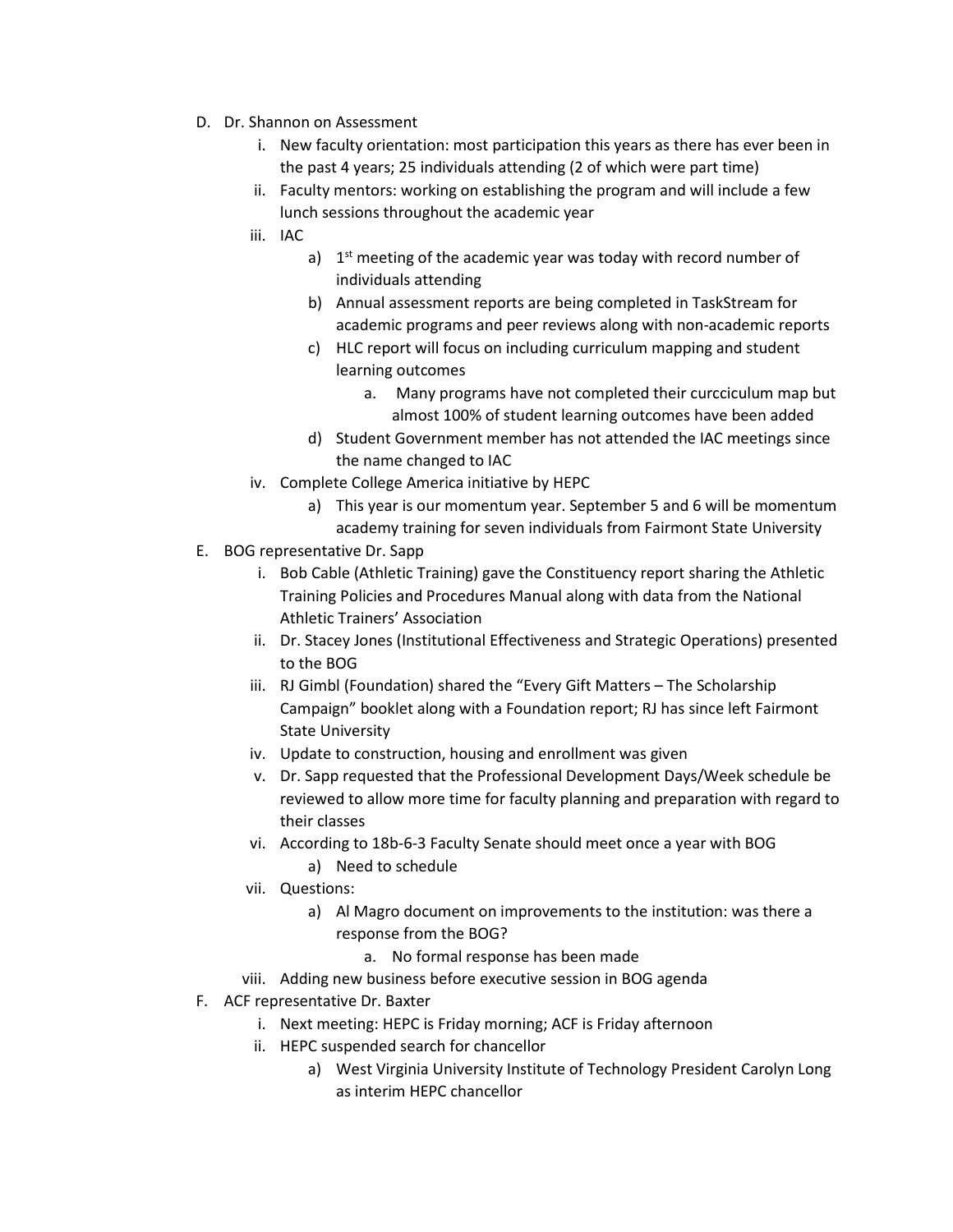- iii. Blue Ribbon Commission established by Governor Justice through executive order on July 2<sup>nd</sup>
	- a) Commission has 3 chairs: WVU, Marshall, and Concord presidents
- iv. Higher Education Funding Model
	- a) HEPC has a model that increases Fairmont State University's funding significantly
	- b) Interim Chancellor Long has her own model which increases funding to Fairmont State University but not by as much as HEPC's model
	- c) Blue Ribbon Commission is also developing a funding model
- v. ACF focus for this year
	- a) Create a steady stream of increasing revenue for the higher education of West Virginia students;
	- b) Support the critical work of the HEPC and CTCC to ensure transparency and oversight at colleges and universities in administering higher education.
	- c) Restore funding for student and faculty programs scheduled to be eliminated on July 1, 2018 per HB 2815.
	- d) Promote faculty rights and ethical behavior through educating administrators and faculty;
	- e) Include faculty in decision-making processes that create initiatives and policies.
- vi. September 2<sup>nd</sup> at Huff Park in Mannington at noon will be a free political event hosted by the democratic party; all encouraged to attend
- vii. Higher Education Day at the Legislature is Tuesday, Jan. 29<sup>th</sup>
	- a) Note: Legislature starts on January  $9<sup>th</sup>$
- viii. Questions:
	- a) Does Interim Chancellor Long have a terminal degree? No only a masters
	- b) Blue Ribbon Commission What is their charge from the governor? study and evaluate ways that West Virginia can create a more efficient and meaningful Higher Education system
		- a. No faculty members currently on the commission
		- b. Members are currently not listed on website
- G. Student Government representatives
	- i. We will be kicking off a United Way fundraising campaign similar to Gold Rush at WVU. Stay tuned for details.
- H. Schedule of Faculty Senate Meetings for 2018-19 Academic Year
	- i. Can be found on our website
- III. Unfinished Business
	- A. Members urge new president of Faculty Senate to give Faculty welfare priority
		- i. Has been unfinished business for a long time
	- B. Faculty Welfare Committee Academic Integrity Policy
		- i. From handout: "The Faculty Welfare Committee submits this Academic Honesty Policy for the approval of Faculty Senate. We suggest that Faculty Senate also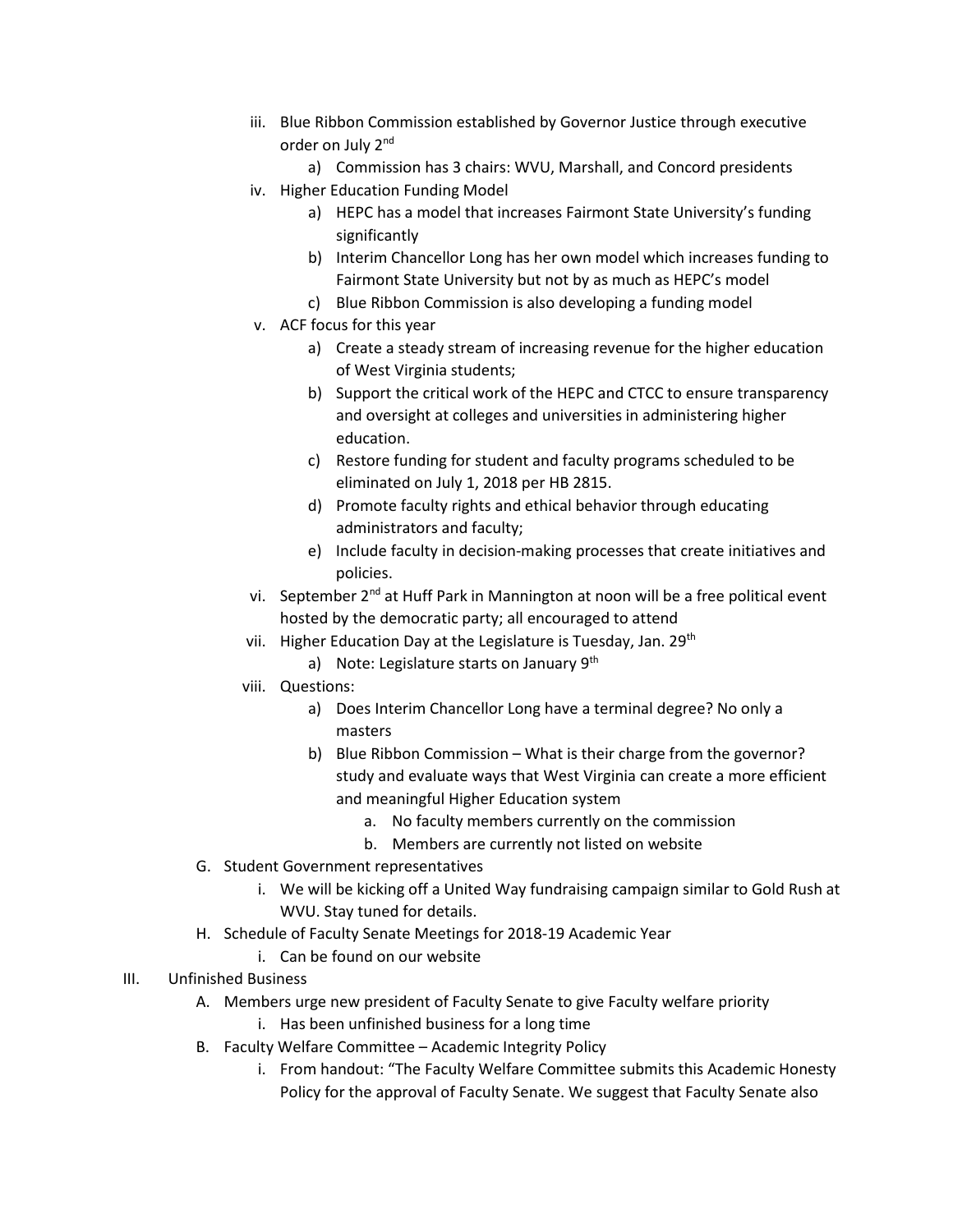invite other stakeholders (Student Government, Graduate Council, Admissions and Credits, and the Academic Appeals Board) to review and comment on the policy."

- a) Next Step?
	- a. Intent is to replace current language in student handbook
	- b. Motion: formally offer it to the Provost for comment at next meeting.
		- i. Approved
- C. Digital Textbook Initiative
	- i. Leave on the table for now
- D. Ad hoc Committee on Changes to the Constitution and By-Laws
	- i. Faculty Senate President wants a meeting to figure out the next steps.
- E. Ad hoc committee on Faculty Harassment Complaint Procedures
	- i. From handout:
		- a) The Faculty Senate ask the Administration to "Make the harassment policies uniform and easily accessible across all units of FSU"
		- b) Determine if the Faculty Handbook contains all information for faculty policies, or if we also need to reference the Staff/Employee Handbook.
		- c) Make sure grievance policies and procedures are delineated in a clear and concise manner and are easily accessible to all employees, including faculty.
		- d) Re-constitute the Faculty Grievance Committee and continue to use the Faculty Harassment Complaint Committee.
		- e) Ave our Ad Hoc committee develop the role that Faculty Harassment complaint Committee and Faculty Grievance Committee have in the harassment complaint and/or grievance process at FSU.
	- ii. Motion: send a, b, and c (above) to Human Resources for comment and response by next Faculty Senate meeting
		- a) Approved
	- iii. Motion: Move that faculty representative for the BOG share this with the BOG a) Approved
	- iv. Why was these committees abandoned?
		- a) Do we need to alter the bylaws to establish a new committee?
			- a. Motion: table d and e till hear from Human Resources
				- i. Approved

## IV. New Business

- A. Vice President of the Faculty Senate position is open
	- i. Mark Flood is nominated and approved
- B. Request from Presidential Perception Survey Committee
	- i. See handout
	- ii. Based on current structure
	- iii. Going to Ad Hoc Committee on Constitution and By Laws
- V. Open Forum
	- A. Emily Markham student